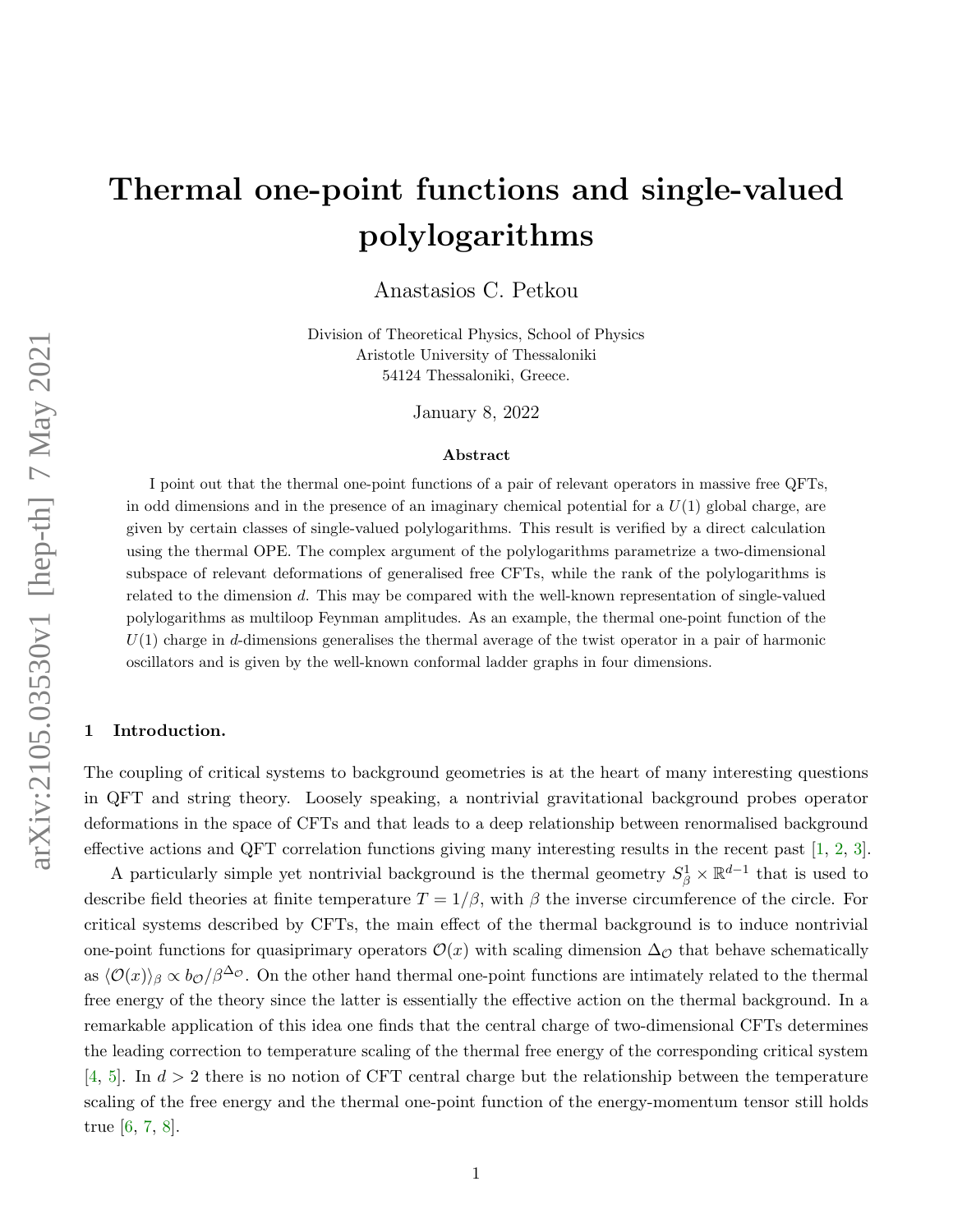Perhaps the simplest examples of critical systems are free CFTs in general d-dimensions. Their RG deformations at finite temperature have been extensively studied using standard thermal field theory techniques (e.g. see [\[9\]](#page-8-8) for a review) and more recently using the thermal conformal OPE [\[10,](#page-8-9) [11\]](#page-8-10). In this short note, combining old results and new calculations I point out that the thermal free energy of massive free QFTs in the presence of an imaginary chemical potential for a global  $U(1)$  charge is given by a particular class of single-valued polylogarithms constructed by F. Brown [\[12\]](#page-8-11) (For reviews see [\[13,](#page-9-0) [14\]](#page-9-1)). The free QFTs considered here may be viewed as deformations of generalised free CFTs by a pair of relevant operators corresponding to a mass term and a  $U(1)$  charge. The latter case is equivalent to considering a charged system in the grand canonical ensemble with imaginary chemical potential.<sup>[1](#page-1-0)</sup> I show that the one-point function of the  $|\phi|^2$  operator corresponding to the massive deformation in d-dimensions is proportional to the thermal free energy in  $d-2$ -dimensions. I also show that the one-point functions of the deforming operators in d and  $d + 2$  dimensions are related through differential equations which are exactly the ones satisfied by single-valued polylogarithms As a particular example, I point out that the thermal one-point functions of the  $U(1)$  charge operator is given in terms of the celebrated conformal ladder graphs in  $d = 4$ [\[16,](#page-9-2) [17\]](#page-9-3). Among the possible implications of our observations one may conceive a deep connection between multidimensional thermal partition functions and conformal gauge theories in  $d = 4$ .

### 2 Thermal one-point functions from the grand canonical ensemble in free field theories

In the standard imaginary time formalism for thermal fields theories<sup>[2](#page-1-1)</sup> the Euclidean action action for a massive complex scalar field  $\phi(x)$  in odd d-dimensions in the presence of an imaginary chemical potential (or equivalently in the presence of the temporal component of real gauge potential of a Chern-Simons gauge field see e.g.  $[18, 19]$  $[18, 19]$  is  $[9]$ 

<span id="page-1-2"></span>
$$
S_E(\beta; m, \mu) = \int_0^\beta d\tau \int d^{d-1} \vec{x} \, |(\partial_\tau - i\mu)\phi|^2 + |\vec{\partial}\phi|^2 + m^2 |\phi|^2. \tag{1}
$$

To evaluate the grand canonical partition function and the corresponding free energy (grand canonical potential) of the theory one may cure the short distance singularity and other calibration issues by subtracting the zero temperature mass and chemical potential results to obtain

$$
Z_{gc}(\beta; m, \mu) \equiv \frac{1}{Z(0; 0, 0)} \int (\mathcal{D}\bar{\phi})(\mathcal{D}\phi)e^{-S_E} = e^{-\beta F_{gc}(\beta; m, \mu)}.
$$
 (2)

By a simple scaling argument the grand canonical free energy is usually written as

$$
F_{gc}(\beta; m, \mu) = \frac{V_{d-1}}{\beta^d} \mathcal{C}_d(\beta m, \beta \mu) ,
$$
\n(3)

with  $V_{d-1}$  the spatial volume. The dimensionless function  $\mathcal{C}_d$  has been extensively studied over the years e.g. [\[20,](#page-9-6) [21,](#page-9-7) [22\]](#page-9-8) as a measure of the degrees of freedom along the RG, although it does not appear to satisfy the requirements of a c-theorem [\[23\]](#page-9-9).

<span id="page-1-1"></span><span id="page-1-0"></span><sup>1</sup>See [\[15\]](#page-9-10) for a recent review on imaginary chemical potential techniques in field theory.

<sup>&</sup>lt;sup>2</sup>The Euclidean variables are defined as  $x^{\mu} = (\tau, \bar{x})$ .  $\tau \in [0, \beta]$  and the bosonic fields obey periodic boundary conditions  $\phi(t + \beta, \vec{x}) = \phi(\tau, \vec{x}).$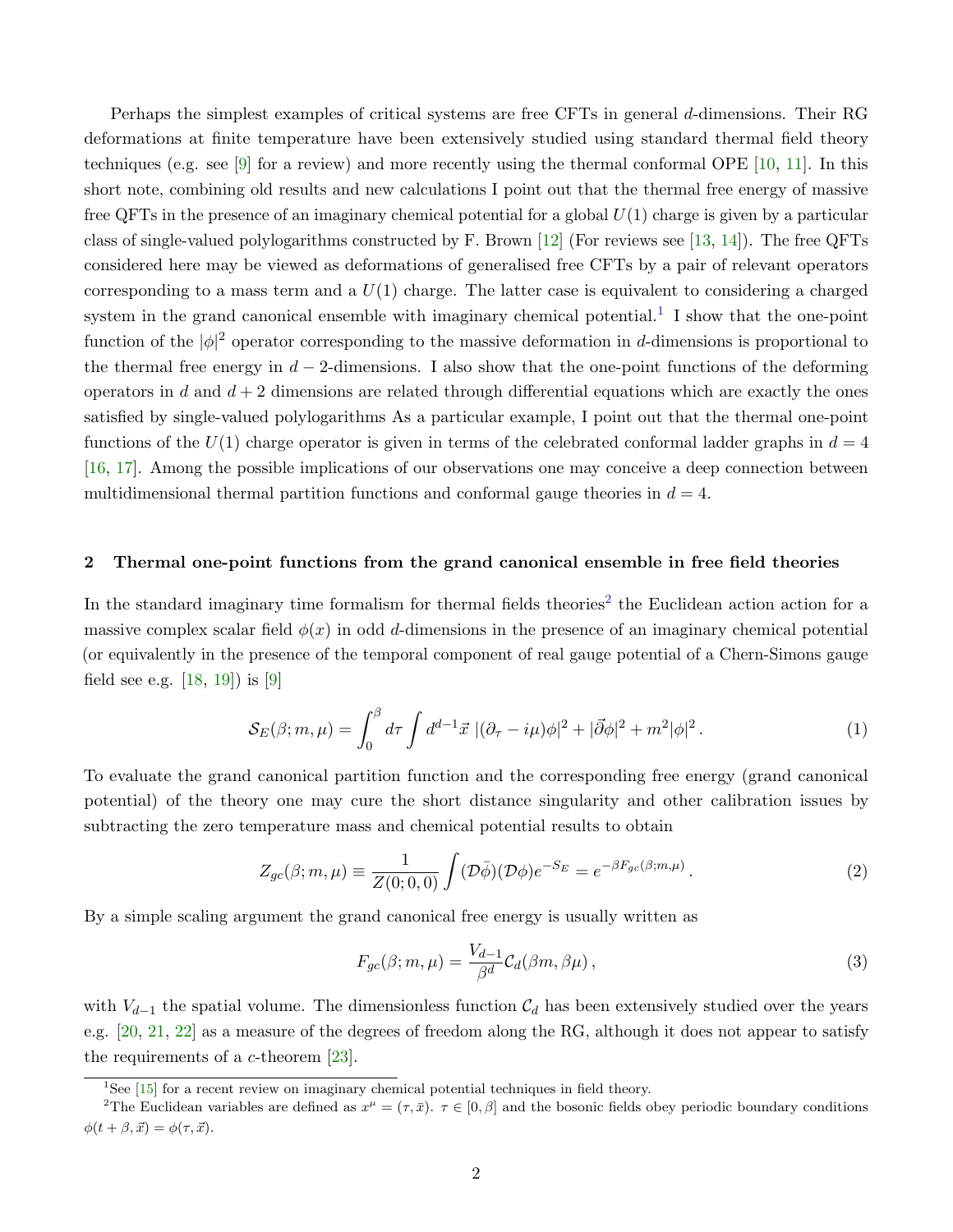The properties of  $C_d$  as a function of the parameters m,  $\mu$  and notably also d, are nicely presented using the set of complex variables

<span id="page-2-3"></span>
$$
z = e^{-\beta m - i\beta \mu}, \ \ \overline{z} = e^{-\beta m + i\beta \mu} \Rightarrow \mathcal{C}_d(\beta m, \beta \mu) \equiv \mathcal{C}_d(z, \overline{z}). \tag{4}
$$

The calculation of  $F_{gc}$  can be done along the lines described in the appendix of [\[19\]](#page-9-5) and yields

$$
\frac{1}{V_{d-1}}F_{gc} = \frac{1}{2} \int \frac{d^d p}{(2\pi)^d} \ln \frac{p^2 + m^2}{p^2} + \frac{1}{\beta} \int \frac{d^{d-1} \vec{p}}{(2\pi)^{d-1}} \Re \ln \left( 1 - e^{-\beta \sqrt{\vec{p}^2 + m^2} - i\beta \mu} \right) . \tag{5}
$$

The final result can be brought into the form

<span id="page-2-4"></span>
$$
C_d(z,\overline{z}) = -K_d \ln^d |z| - \frac{S_{d-1}}{(2\pi)^{d-1}} \left[ i_d(z,\overline{z}) + \overline{i}_d(z,\overline{z}) \right],\tag{6}
$$

where

$$
K_d = \frac{\pi S_d}{d(2\pi)^d} \frac{1}{\sin(\pi d/2)}, \ S_d = \frac{2\pi^{d/2}}{\Gamma(d/2)}.
$$
 (7)

 $d = 3$ 

For  $d \geq 3$  the integral  $i_d(z, \overline{z})$  is given by

<span id="page-2-0"></span>
$$
i_d(z,\overline{z}) = \int_0^z \frac{dw}{w} \left( \ln w - \frac{1}{2} \ln \frac{z}{\overline{z}} \right) \left[ \left( \ln w - \frac{1}{2} \ln \frac{z}{\overline{z}} \right)^2 - \ln^2 |z| \right] \frac{z}{\ln(1-w)},\tag{8}
$$

and  $\bar{i}(z,\bar{z})$  is obtained from [\(8\)](#page-2-0) by exchanging  $z \leftrightarrow \bar{z}$ . For  $d = 1$  we have  $i_1(z) = -\ln(1-z)$  and  $\bar{i}_1(\bar{z}) = -\ln(1-\bar{z})$ . For odd d the calculation of  $\mathcal{C}_d$  can be reduced to a finite series of iterated integrals and then to a finite double series using results such as

$$
\int_0^z \frac{dw}{w} \left( \ln w - \frac{1}{2} \ln \frac{z}{\overline{z}} \right)^k \ln(1 - w) = \sum_{\ell=0}^k \frac{(-1)^{\ell+1} k!}{\ell!} \ln^{\ell} |z| L i_{k+2-\ell}(z),\tag{9}
$$

where  $Li_n(z)$  are the usual polylogarithms. At the end one obtains

<span id="page-2-6"></span>
$$
i_d(z,\overline{z}) + \overline{i}_d(z,\overline{z}) = -\frac{\Gamma\left(\frac{d+1}{2}\right)}{d-1} I_{d+2}(z,\overline{z}),\tag{10}
$$

with

<span id="page-2-5"></span>
$$
I_d(z,\overline{z}) = \sum_{n=0}^{\frac{d-3}{2}} \frac{(-1)^n (d-3-n)!}{\left(\frac{d-3}{2}-n\right)!} \frac{2^n \ln^n |z|}{n!} \left[Li_{d-2-n}(z) + Li_{d-2-n}(\overline{z})\right].\tag{11}
$$

In the simple free field theory studied here  $m^2$  and  $\mu$  parametrize the deformations of the free Hamiltonian by the operators  $\mathcal{O} = |\phi|^2$  and  $\mathcal{Q} = i\overrightarrow{\phi}\overleftrightarrow{\partial_{\tau}}\phi$ , the latter being the charge density corresponding to the  $U(1)$ current  $J_{\mu} = i\overrightarrow{\phi} \overrightarrow{\partial_{\mu}} \phi$  [\[9\]](#page-8-8). Evidently, the normalized thermal averages (integrated thermal one-point functions) of the above deformations are obtained as moments of the free energy. Assuming they are uniform[3](#page-2-1) one obtains

<span id="page-2-2"></span>
$$
\langle \mathcal{O} \rangle_d = \frac{1}{\beta^{d-2}} \hat{\mathbf{D}} \mathcal{C}_d(z, \overline{z}), \quad \hat{\mathbf{D}} = \frac{1}{2 \ln|z|} (z \partial_z + \overline{z} \partial_{\overline{z}}), \tag{12}
$$

<span id="page-2-1"></span><sup>3</sup>Namely,  $\int \langle O(x) \rangle = \beta V_{d-1} \langle O \rangle$ .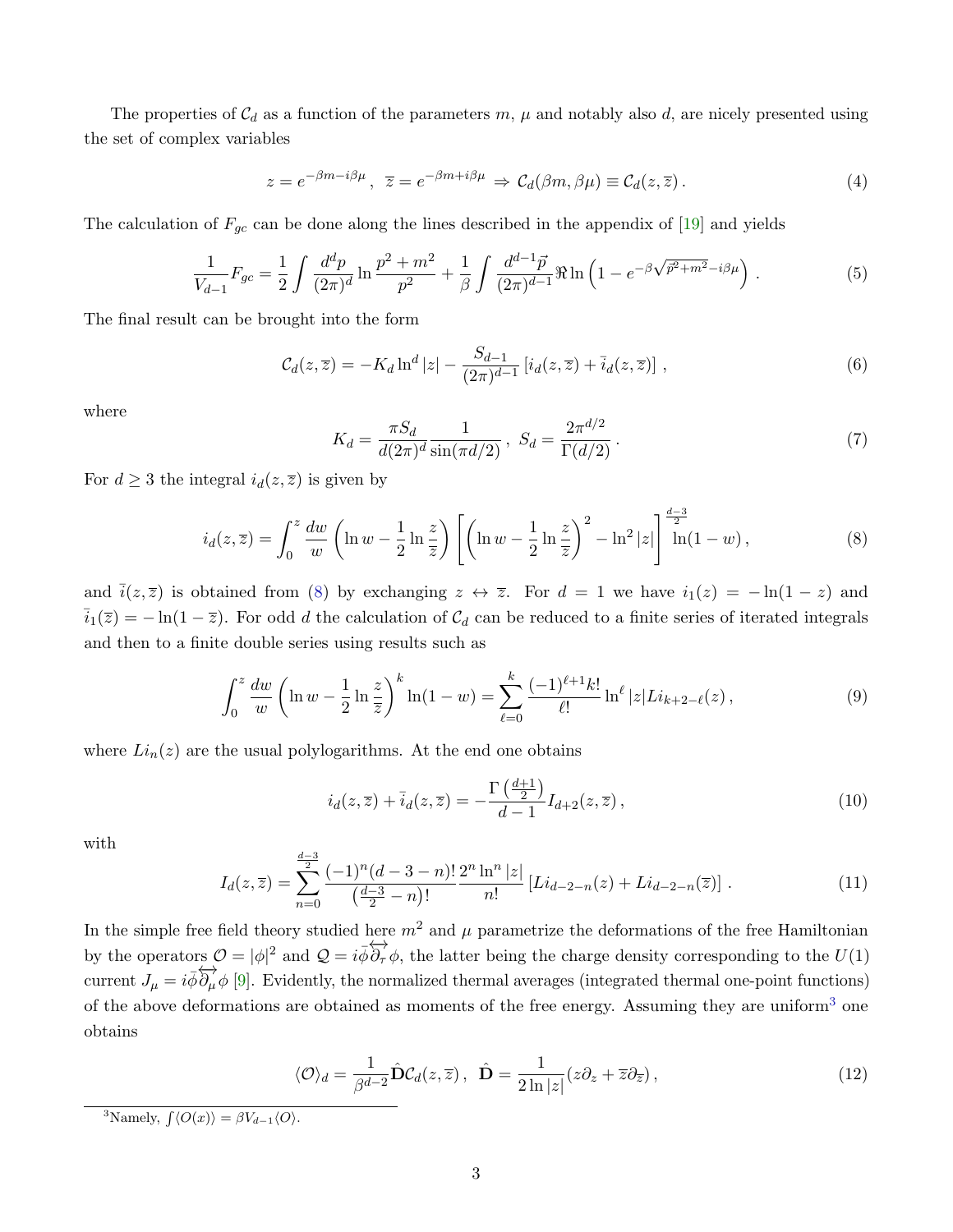$$
\langle \mathcal{Q} \rangle_d = \frac{1}{\beta^{d-1}} \hat{\mathbf{L}} \mathcal{C}_d(z, \overline{z}), \quad \hat{\mathbf{L}} = (z \partial_z - \overline{z} \partial_{\overline{z}}).
$$
\n(13)

We thus see that the thermal one-point functions  $\langle \mathcal{O} \rangle_d$  and  $\langle \mathcal{Q} \rangle_d$  are the responses of  $\mathcal{C}_d$  along the radial and angular directions<sup>[4](#page-3-0)</sup> in the two-dimensional space of massive and  $U(1)$  deformations of generalised free CFTs.

To further unveil the physical content of the relations [\(12\)](#page-2-2) and [\(13\)](#page-3-1) it is instructive to consider the case  $d = 1$ . This corresponds to a system of two noninteracting harmonic oscillators with frequency  $\omega \equiv m$ . The twisted partition function of the oscillators is given by

<span id="page-3-3"></span><span id="page-3-1"></span>
$$
\mathcal{Z}_1 = Tr_{\mathcal{H}_{1,2}} e^{-\beta \hat{H} + i\beta \mu \hat{\mathcal{Q}}}.
$$
\n
$$
(14)
$$

The Hamiltonian and the twist operator are respectively<sup>[5](#page-3-2)</sup>

$$
\hat{H} = \sum_{i=1}^{2} \frac{\hat{p}_i^2}{2} + \frac{m^2 x_i^2}{2}, \ \hat{Q}_i = \hat{a}_i^{\dagger} \hat{a}_i \text{ (no summation)}, \ \hat{Q} = \hat{Q}_1 - \hat{Q}_2, \tag{15}
$$

The trace in [\(14\)](#page-3-3) is taken over the tensor product Hilbert space  $\mathcal{H}_{1,2} \approx \{|n_1\rangle \otimes |n_2\rangle\}, n_1, n_2 = 0, 1, 2, ...$ Calculating the partition function one easily obtains

$$
C_1(z,\overline{z}) = -\ln|z| + \ln(1-z) + \ln(1-\overline{z}), \qquad (16)
$$

where I used the definitions [\(4\)](#page-2-3). This matches the result [\(6\)](#page-2-4) for  $d = 1$ . Next, writing the partition the partition function in a slightly unconventional form as

$$
\mathcal{Z}_1 = Tr_{\mathcal{H}_{1,2}} e^{-\beta (\hat{H}_0 + m^2 \hat{\mathcal{O}}) + i\beta \mu \hat{\mathcal{Q}}}, \ \ \hat{\mathcal{O}} = \frac{1}{2} (\hat{x}_i^2 + \hat{x}_2^2), \tag{17}
$$

where  $\hat{H}_0 = (\hat{p}_1^2 + \hat{p}_2^2)/2$  is the *free* Hamiltonian or equivalently in this case the kinetic energy, one realises that the moments of  $C_1$  give the thermal averages of the operators  $\hat{O}$  and  $\hat{Q}$  as

$$
\langle \hat{\mathcal{O}} \rangle_1 = -\frac{\beta}{2\ln|z|} \left[ 1 + |z|^2 \left( \frac{1}{z(1-\overline{z})} + \frac{1}{\overline{z}(1-z)} \right) \right],\tag{18}
$$

$$
\langle \hat{\mathcal{Q}} \rangle_1 = |z|^2 \left( \frac{1}{z(1-\overline{z})} - \frac{1}{\overline{z}(1-z)} \right). \tag{19}
$$

Also recall that in our simple model there is a virial theorem at work relating the thermal averages of the operator  $\hat{O}$  and the Hamiltonan  $\hat{H}$  as

<span id="page-3-5"></span>
$$
2\omega^2 \langle \hat{\mathcal{O}} \rangle_1 = \langle \hat{H} \rangle. \tag{20}
$$

The generic formulae [\(12\)](#page-2-2) and [\(13\)](#page-3-1) yield an intimate connection among theories in different dimensions. The crucial point is the following result which can be proven by a direct calculation

<span id="page-3-4"></span>
$$
\hat{\mathbf{D}}\mathcal{C}_d(z,\overline{z}) = -\frac{1}{4\pi}\mathcal{C}_{d-2}(z,\overline{z}),\tag{21}
$$

<span id="page-3-2"></span><span id="page-3-0"></span><sup>&</sup>lt;sup>4</sup>For example, setting  $z = \rho e^{i\phi}$  one finds that  $2\hat{\mathbf{D}} = \partial_{\rho}$  and  $\hat{\mathbf{L}} = -i\partial_{\phi}$ .

<sup>&</sup>lt;sup>5</sup>I set  $\hbar = 1$  and define the creation/anihilation operators as usual  $\hat{a}_i^{\dagger} = \frac{1}{\sqrt{2}}(m\hat{x}_i + i\hat{p}_i), \quad \hat{a}_i = \frac{1}{\sqrt{2}}(m\hat{x}_i - i\hat{p}_i), \quad [\hat{x}_i, \hat{p}_j] =$  $i\delta_{ij}$ ,  $i = 1, 2$ .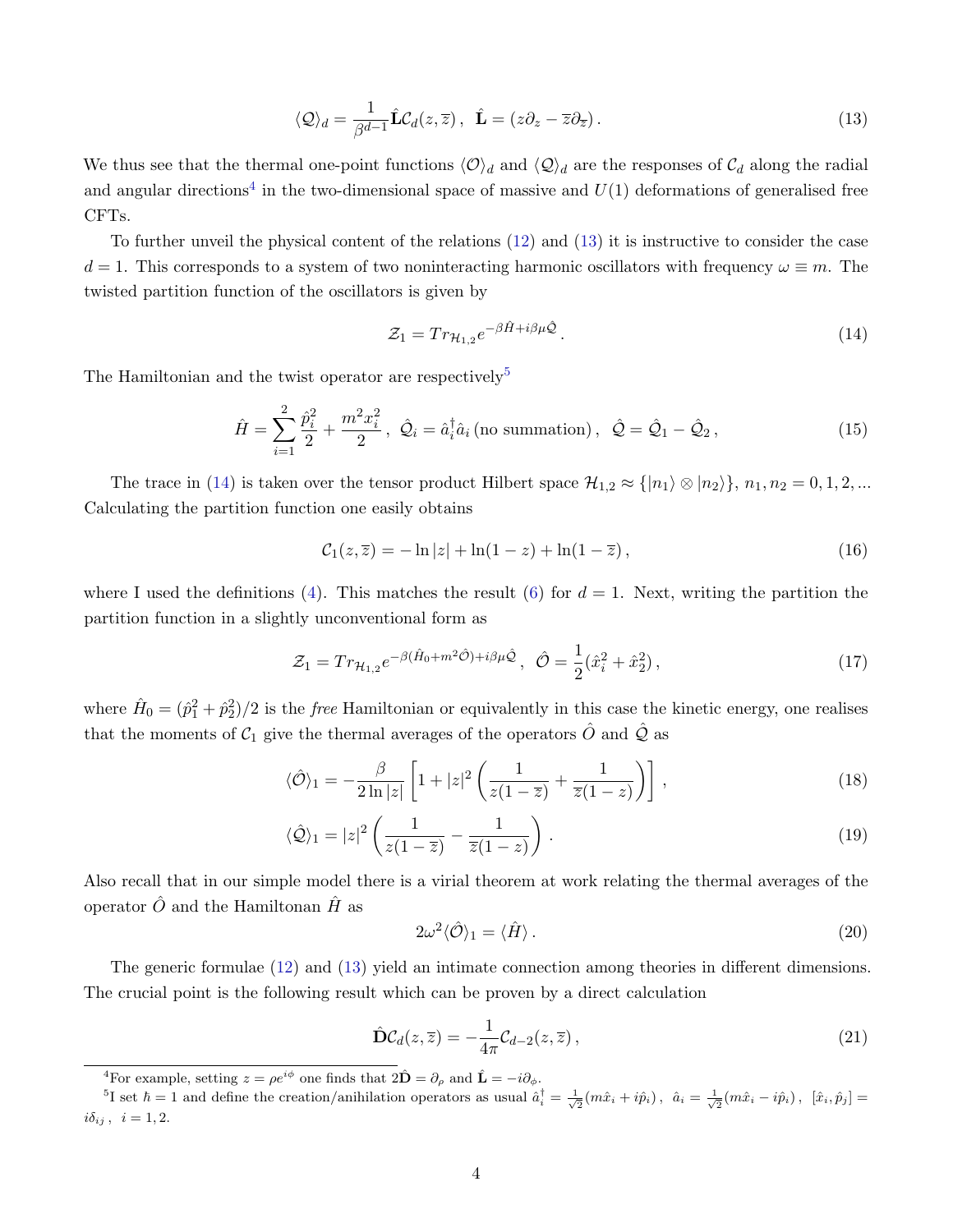for  $d = 1, 3, 5, ...$  with the boundary condition  $\mathcal{C}_{-1}(z, \overline{z}) = -\frac{4\pi}{\beta}$  $\frac{4\pi}{\beta} \langle \mathcal{O} \rangle_1$ . Then, from [\(12\)](#page-2-2) and [\(21\)](#page-3-4) one obtains

$$
\mathcal{C}_d(z,\overline{z}) = -4\pi\beta^d \langle \mathcal{O} \rangle_{d+2},\tag{22}
$$

which shows that the free energy of the d-dimensional theory is proportional to the thermal one-point function of the operator  $\mathcal O$  in  $d+2$  dimensions. One also finds

<span id="page-4-2"></span>
$$
\langle \mathcal{O} \rangle_d = -4\pi\beta^2 \hat{\mathbf{D}} \langle \mathcal{O} \rangle_{d+2},\tag{23}
$$

which connects the thermal one-point functions of the operator  $\mathcal{O} = |\phi|^2$  in free theories across generic odd dimensions. Moreover, since the differential operators  $\hat{\mathbf{L}}$  and  $\hat{\mathbf{D}}$  commute one finds

<span id="page-4-3"></span>
$$
\langle \mathcal{Q} \rangle_d = -4\pi \beta^2 \hat{\mathbf{D}} \langle \mathcal{Q} \rangle_{d+2},\tag{24}
$$

for  $d = 1, 3, 5, ...$ 

Although our results take a nice form in terms of the complex variables z and  $\overline{z}$ , it is also interesting to consider the formula  $(21)$  just in terms of the variable m. It is not hard to rewrite it formally as an iterated integral

$$
C_{2n+1}(m_n,\mu) = (-4\pi)^n \int^{m_n} m_{m-1} dm_{n-1} \cdot \int^m m_0 dm_0 \mathcal{C}_1(m_0,\mu) , \qquad (25)
$$

where we set  $d = 2n + 1$ . The chemical potential  $\mu$  does not enter in this calculation. Thus we see that the higher dimensional thermal free energies are generated by the free energy of the  $d = 1$  harmonic oscillator.

#### 3 Thermal one-point functions from the OPE

Part of the motivation of this investigation comes from recent work on thermal one-point functions of CFTs in odd dimensions [\[10,](#page-8-9) [11\]](#page-8-10). For a complex scalar  $\phi(x)$  with dimension  $\Delta_{\phi} = d/2 - 1$  and periodic boundary conditions the Euclidean x-space<sup>[6](#page-4-0)</sup> two-point function takes the generic form (we set  $\beta = 1$  for simplicity in this section. The temperature scaling can be trivially restored at the end of the calculations.)

<span id="page-4-1"></span>
$$
\langle \bar{\phi}(x)\phi(0)\rangle \equiv g(r, \cos \theta) = \sum_{\mathcal{O}_s} a_{\mathcal{O}_s} r^{\Delta_{\mathcal{O}_s}} \frac{C_s^{\nu}(\cos \theta)}{r^{d-2}},\tag{26}
$$

where  $r = |x|$  and  $\theta \in [0, \pi]$  is a polar angle on  $\mathbb{R}^{d-1}$ .  $C_s^{\nu}(\cos \theta)$  are Gegenbauer polynomials with  $\nu = d/2 - 1$ and [\(26\)](#page-4-1) runs over all operators  $\mathcal{O}_s$  in the OPE  $\bar{\phi} \times \phi$  with spin s and dimension  $\Delta_{\mathcal{O}_s}$ . The coefficients  $a_{\mathcal{O}_s}$ are related to the thermal one-point functions of the operators in the OPE. In our conventions

$$
a_{\mathcal{O}_s} = \frac{s!}{2^s(\nu)_s} \frac{g_{\phi\phi\mathcal{O}_s} b_{\mathcal{O}_s}}{C_{\mathcal{O}_s}}, \quad \langle \mathcal{O}_s(x) \rangle = b_{\mathcal{O}_s} \left( e_{\mu_1} ... e_{\mu_s} - \text{traces} \right) , \tag{27}
$$

where  $C_{\mathcal{O}_s}$  and  $g_{\phi\phi\mathcal{O}_s}$  are the corresponding two- and three-point function coefficients,  $e_\mu = (1,\vec{0})$  is the unit vector in the  $\tau$ -direction and  $(a)_n$  the Pochhammer symbols.

In [\[11\]](#page-8-10) we have studied the thermal two-point function of the elementary scalars in a theory corresponding to mass deformed free CFT in general odd dimensions  $d = 2k + 1$ ,  $k = 1, 2, ...$  Using the Euclidean inversion

<span id="page-4-0"></span> ${}^{6}$ For the corresponding momentum-space expression see [\[7,](#page-8-6) [8\]](#page-8-7).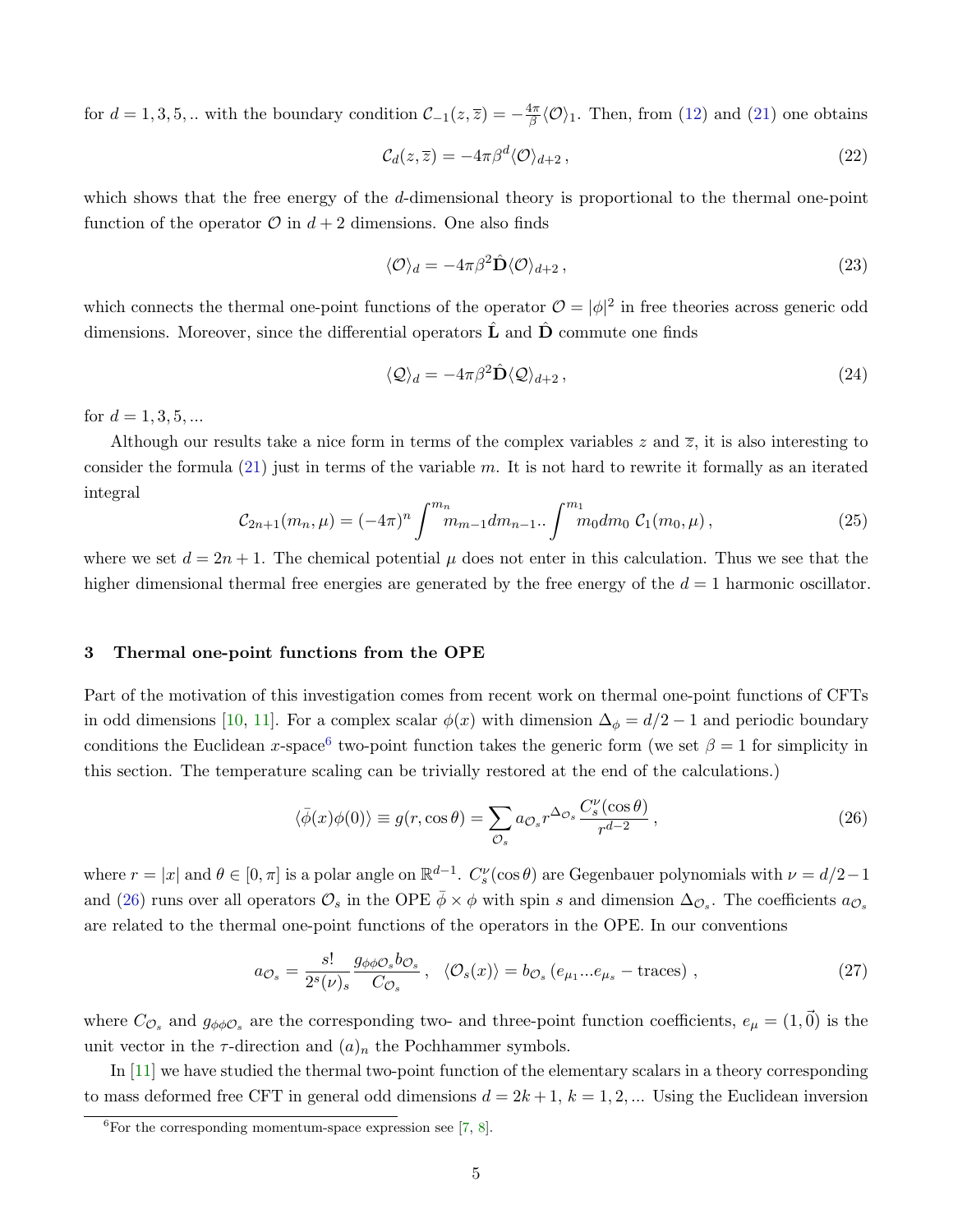formula of [\[10\]](#page-8-9) we determined the coefficients  $a_{\mathcal{O}_s}$  by evaluating the residues at the physical poles of a suitable spectral function. We found a spectrum that consists of three classes of operators: i) higher-spin operators with dimensions  $\Delta_s = d - 2 + s$ ,  $s = 0, 2, 4, ...$  along with their higher-twist generalizations, ii) scalar operators with dimensions  $\Delta_l = d - 2 + 2l$ ,  $l = 0, 1, 2$ . and iii) scalar shadow operators with dimensions  $\Delta_k = 2k, k = 1, 2, ...$ 

In the case of a real scalar field studied in [\[11\]](#page-8-10)  $\phi^2$  with dimension  $\Delta_{\phi^2} = d - 2$  was the only relevant operator in the OPE  $\phi \times \phi$  which was not a shadow operator, and there were no currents with odd spin. In the case of the complex scalar field studied here there is another relevant operator which is not a shadow operator; this is the  $s = 1$  current  $J_{\mu}$  with dimension  $\Delta J = d - 1$ . From [\(26\)](#page-4-1) one can write the contribution of the above two operators in the thermal two-point function as

<span id="page-5-0"></span>
$$
g(r, \cos \theta) = \frac{a_{\mathbb{I}}}{r^{d-2}} + \left[\text{shadows}\right] + \frac{g_{\phi\phi\phi^2}}{C_{\phi^2}}b_{\phi^2} + r\cos\theta \frac{g_{\phi\phi J}}{C_J}b_J + \cdots
$$
 (28)

The relevant OPE coefficients depend on the thermal mass and the imaginary chemical potential, namely  $b_{\mathcal{O}_s} = b_{\mathcal{O}_s}(z,\overline{z})$ . In view of the discussion above we see that the operators  $\phi^2$  and  $J_{\tau}$  correspond to the operators  $\mathcal O$  and  $\mathcal Q$  whose thermal one-point functions are given by the general formulae [\(12\)](#page-2-2) and [\(13\)](#page-3-1). If one requires that [\(28\)](#page-5-0) is a conformal OPE, then the arbitrary scale parameter introduced in the theory by  $b_{\phi^2}$  should not be there. Requiring its vanishing is the condition (gap equation) suggested in [\[11\]](#page-8-10) that determines the critical values of the thermal mass and chemical potential. For  $\mu = 0$  this condition gives a class of algebraic equations for high order polylogarithms and it explains the critical behaviour of bosonic systems in generic even dimensions.<sup>[7](#page-5-1)</sup> It would be nice to study these equations further for  $\mu \neq 0$  and to see whether there is a second condition involving  $b<sub>J</sub>$ .

The thermal two-point function of the free theory  $(1)$  is [\[10,](#page-8-9) [11\]](#page-8-10)

<span id="page-5-2"></span>
$$
g(r, \cos \theta; m, \mu) = \frac{1}{(2\pi)^{\frac{d}{2}}} \sum_{n=-\infty}^{\infty} e^{in\mu} \left(\frac{m}{|X_{n,\zeta}|}\right)^{\nu} K_{\nu} \left(m|X_{n,\zeta}|\right) , \qquad (29)
$$

with  $X_{n,\zeta} = \sqrt{(n-\zeta)(n-\bar{\zeta})}, \zeta = re^{i\theta}$ , and  $K_{\nu}(y)$  is a modified Bessel function with half integer index. To bring [\(29\)](#page-5-2) into the form [\(28\)](#page-5-0) we note that the  $n = 0$  term gives the usual zero temperature result for the massive two-point function, while the Bessel functions have polynomial expansions for odd d. In  $d > 2$  the zero temperature contribution has a divergent expansion as  $m \to 0$  where two cut-off independent terms stand out: the term giving the massless two-point function and the r-independent term proportional to  $m^{d-2}$ . In the expansion [\(28\)](#page-5-0) these correspond to the contribution of the unit and  $|\phi|^2$  operators respectively. Notice that the contributions from shadow scalar operators come from the process of the cut-off subtraction and renormalization of the theory which is implicity assumed here and it does not affect the results. After some algebra one obtains

$$
\frac{g_{\phi\phi\phi^2}}{C_{\phi^2}}b_{\phi^2} = a_{\mathbb{I}} \frac{\Gamma\left(\frac{d-1}{2}\right)}{\Gamma(d-2)} \left[ \frac{\Gamma\left(1-\frac{d}{2}\right)}{2\sqrt{\pi}} m^{d-2} + I_d(z,\bar{z}) \right] \,,\tag{30}
$$

<span id="page-5-4"></span><span id="page-5-3"></span>
$$
\frac{g_{\phi\phi J}}{C_J}b_J = -\frac{1}{2}a_{\mathbb{I}}\frac{\Gamma\left(\frac{d-1}{2}\right)}{\Gamma(d-2)}\mathcal{I}_d(z,\bar{z})\,,\tag{31}
$$

<span id="page-5-1"></span><sup>&</sup>lt;sup>7</sup>See [\[24\]](#page-9-11) for a related result in  $d = 5$ .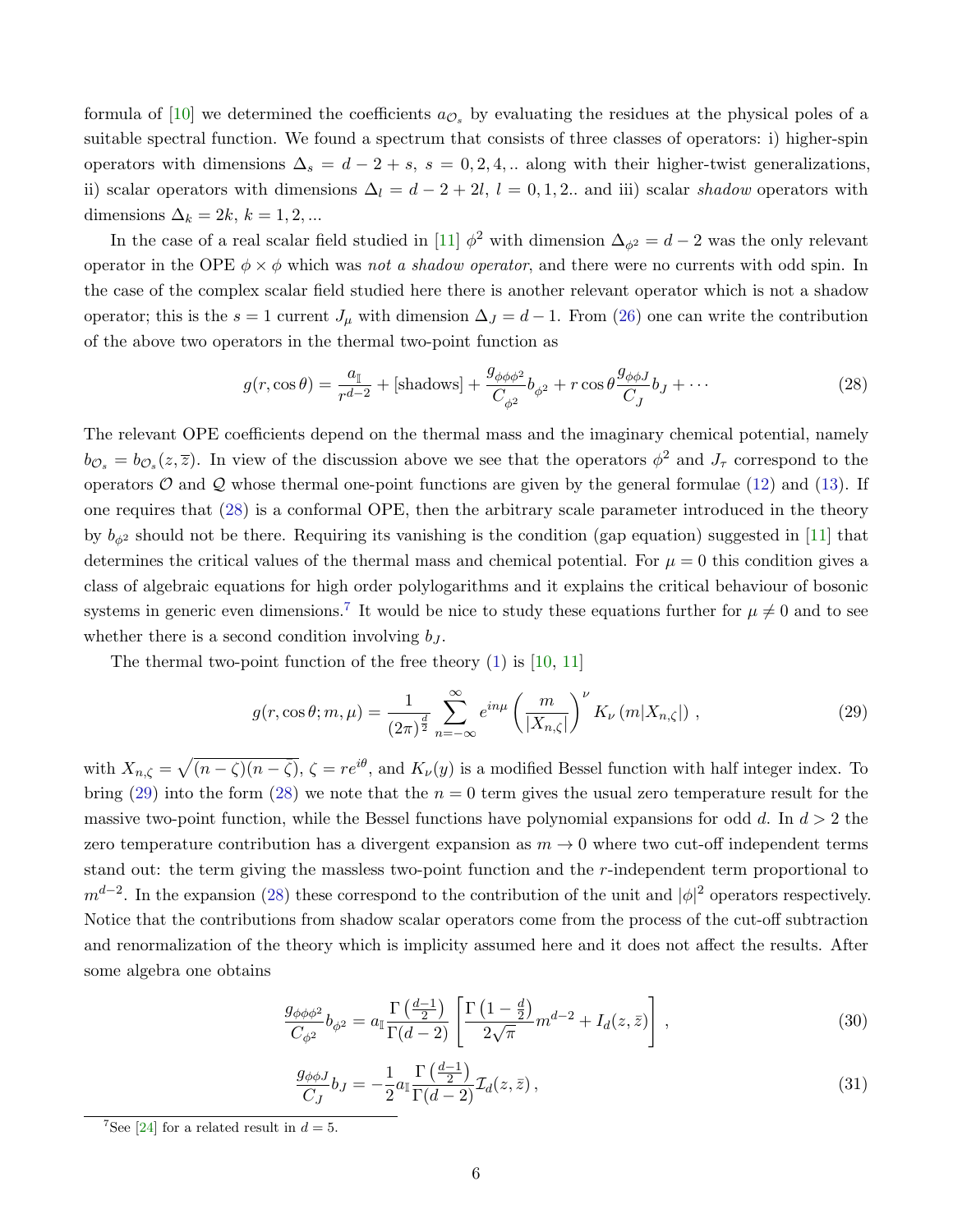where  $a_{\mathbb{I}} = \sqrt{\frac{\pi}{2}}$ 1  $\sqrt{(2\pi)^{\frac{d}{2}}}$ 1  $2^{\frac{d-3}{2}}$  $\Gamma(d-2)$  $\frac{\Gamma(d-2)}{\Gamma(\frac{d-1}{2})}$ . The function  $I_d(z,\bar{z})$  was given in [\(11\)](#page-2-5) and  $\mathcal{I}_d(z,\bar{z})$  is

$$
\mathcal{I}_d(z,\bar{z}) = \sum_{n=0}^{\frac{d-1}{2}} \frac{(-1)^n (d-1-n)!}{\left(\frac{d-1}{2}-n\right)!} \frac{2^n \ln^n |z|}{n!} \left[Li_{d-1-n}(z) - Li_{d-1-n}(\bar{z})\right].\tag{32}
$$

Taking into account the explicit results for the two- and three-point function coefficients<sup>[8](#page-6-0)</sup> one can verify that [\(30\)](#page-5-3) and [\(31\)](#page-5-4) are just another form of the formulae given in the previous section.

# 4 Thermal one-point functions as single-valued polylogarithms.

Our results [\(6\)](#page-2-4), [\(10\)](#page-2-6) and [11\)](#page-2-5) are particular cases of the single-valued polylogarithms  $P_w(z,\overline{z})$  constructed by Brown  $[12]$ . One way to see this is to rewrite  $(21)$  is the form

$$
\partial_z \partial_{\overline{z}} \mathcal{C}(z, \overline{z}) = -\frac{d-1}{8\pi} \frac{1}{|z|^2} \mathcal{C}_{d-2}(z, \overline{z}), \qquad (33)
$$

which is valid for  $d \geq 3$ , while for  $d = 1$  we use the boundary condition given below [\(21\)](#page-3-4). Using then [\(13\)](#page-3-1) and [\(19\)](#page-3-5) and the index  $n = (d-1)/2$ ,  $n = 1, 3, ...$  we find that the thermal one-point functions of the  $U(1)$ charge satisfy the sequence of differential equations (we set  $\beta = 1$  here)

$$
\partial_z \partial_{\overline{z}} \langle \mathcal{Q} \rangle_{n=2} = \frac{1}{4\pi} \left( \frac{1}{\overline{z}(1-z)} - \frac{1}{z(1-\overline{z})} \right) , \quad \partial_z \partial_{\overline{z}} \langle \mathcal{Q} \rangle_{n+1} = -\frac{n}{4\pi} \frac{1}{|z|^2} \langle \mathcal{Q} \rangle_n , \text{ for } n=2,3,.. \tag{34}
$$

These are exactly the differential equations studied in [\[12\]](#page-8-11) and shown to have as unique single-valued solutions the celebrated result of the ladder graphs [\[16,](#page-9-2) [17\]](#page-9-3).

Explicitly one observes that for  $d \geq 1$  (see eq. 2.38 of [\[13\]](#page-9-0))

$$
I_d(z,\overline{z}) = (-1)^{\frac{d+1}{2}} \Gamma\left(\frac{d+1}{2}\right) P_{w_d}(z,\overline{z}), \ \ w_d \equiv 0^{\{n_d\}} 10^{\{n_d\}}, \tag{35}
$$

with  $n_d = (d-3)/2$ . The index  $w_d$  denotes a "word" in the "two-letter alphabet"  $\{0,1\}$  and one normalises such that  $P_{\emptyset} = 1$  and  $P_{0}$ <sub>{n}</sub> =  $2^{n}$  ln<sup>n</sup> |z|/n!. Notice that  $P_{1}(z,\overline{z}) = \ln(1-z) + \ln(1-\overline{z})$ . It can be shown that the single-valued polylogarithm  $P_{w_d}(z, \overline{z})$  satisfies for  $d \ge 1$ 

<span id="page-6-1"></span>
$$
z\partial_z P_{0w_d0}(z,\overline{z}) = P_{0w_d}(z,\overline{z}), \ \overline{z}\partial_{\overline{z}} P_{0w_d0}(z,\overline{z}) = P_{w_d0}(z,\overline{z}), \tag{36}
$$

which are of the form of Knizhnik-Zamolodhikov equations studied in [\[12\]](#page-8-11). Actually, one can show that the second order differential equations implied by relations such as [\(21\)](#page-3-4) give rise to the differential equations studied e.g. in [\[25\]](#page-9-12). The KZ-like equations [\(36\)](#page-6-1) then imply

<span id="page-6-2"></span>
$$
\hat{\mathbf{L}}P_{0w_d0}(z,\overline{z}) = P_{0w_d}(z,\overline{z}) - P_{w_d0}(z,\overline{z})
$$
\n(37)

$$
\hat{\mathbf{D}}P_{0w_d0}(z,\overline{z}) = \frac{1}{n_d+1}P_{w_d}(z,\overline{z}) = \frac{2}{d+1}P_{0w_{d-2}0}(z,\overline{z}),\tag{38}
$$

which are effectively a different form of the relationships  $(21)$ ,  $(23)$  and  $(24)$ .

<span id="page-6-0"></span><sup>&</sup>lt;sup>8</sup>Notice that with our definitions  $g_{\phi\phi J}$  is imaginary.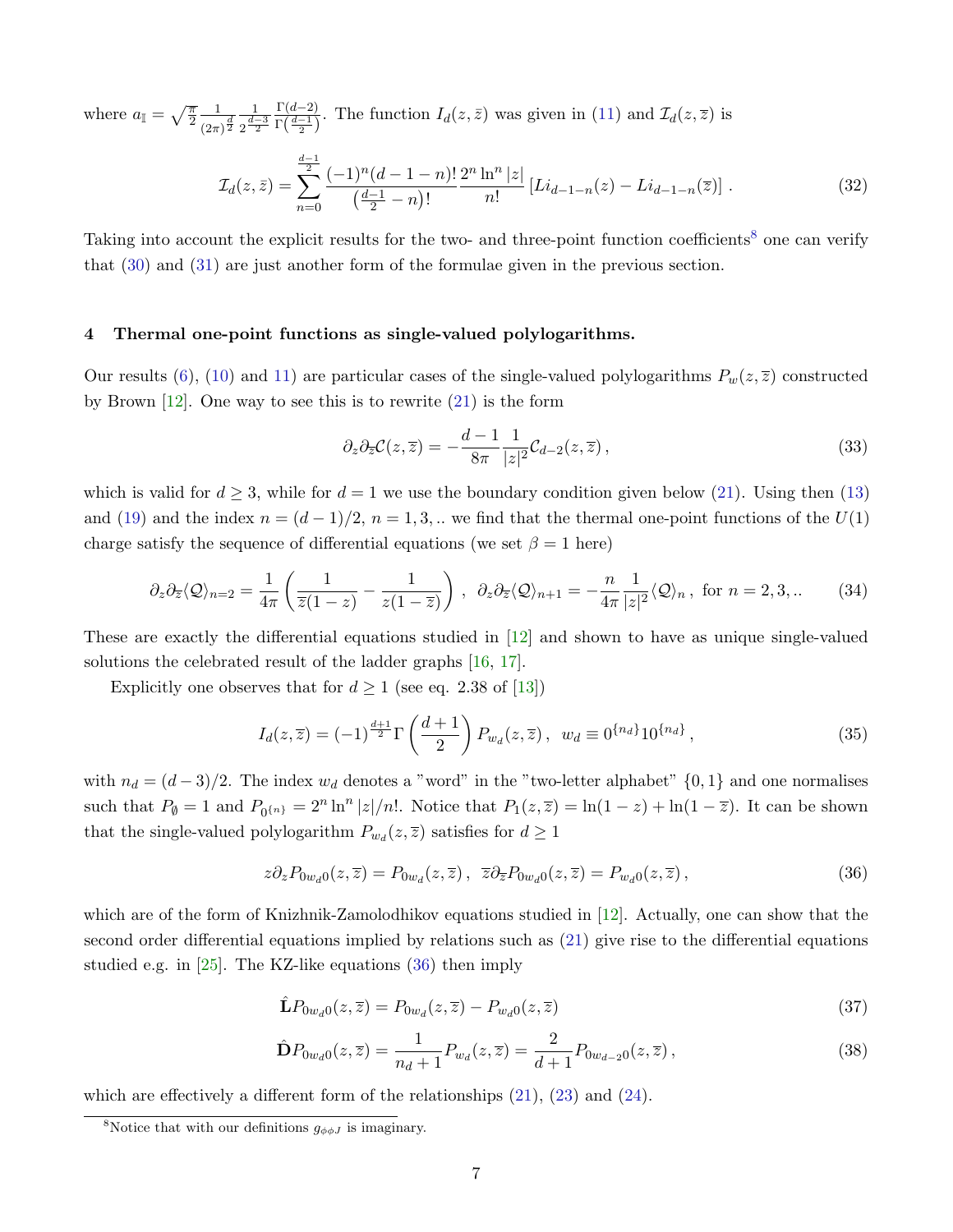#### 5 Outlook

It is well-known that single-valued polylogarithms are closely related to Feynman graphs in gauge and string theories. The observation made here seems to connect two apparently different physical quantities; thermal one-point functions in odd-dimensional theories and multiloop graphs in  $\mathcal{N} = 4$  SYM in  $d = 4$ . Contrasting these two manifestations of single-valued polylogarithms one notices that in the first case the variables z and  $\overline{z}$  parametrise relevant deformations of free CFTs while in the second case parametrize spacetime points. Moreover, in the first case the order of the polylogarithms is related to the spacetime dimension d, while in the latter case to the number of loops in the graphs.

It would be nice to understand further the implications, if any, of our observation. As an example one may consider interpreting the charge one-point functions [\(13\)](#page-3-1) as higher-dimensional generalizations of the thermal average of the twist operator in the system of two harmonic oscillators. For example, using [\(6\)](#page-2-4) and e.g.  $(37)$  one finds for  $d = 3$  (see also [\[19\]](#page-9-5))

$$
4\pi\beta^2 \langle \mathcal{Q} \rangle_3 = -4iD(d), \ D(z) = \Im \text{Li}_2(z) + \ln|z| \text{Arg}(1-z), \tag{39}
$$

with  $D(z)$  the famous Bloch-Wigner function. It is well-known that  $D(z)$  appears in the simplest tree graph in a four-dimensional CFT

<span id="page-7-0"></span>
$$
I(x_1, x_2, x_3, x_4) = \frac{1}{\pi^2} \int \frac{d^4x}{(x - x_1)^2 (x - x_2)^2 (x - x_3)^2 (x - x_4)^2} = \frac{1}{x_1^2 x_2^2} \frac{4i}{z - \bar{z}} D(z), \tag{40}
$$

where the change of variables is now

$$
u = \frac{x_{12}^2 x_{34}^2}{x_{13}^2 x_{24}^2}, v = \frac{x_{12}^2 x_{34}^2}{x_{14}^2 x_{23}^2} = (1 - z)(1 - \bar{z}), \ \frac{v}{u} = z\bar{z}.
$$
 (41)

What is perhaps less known is that the integral [\(40\)](#page-7-0) can be obtained as a limit that correponds to a particular kind of twisting. Namely, using the result given in eq. B.12 of [\[26\]](#page-9-13) (and in many other places since then e.g. [\[27,](#page-9-14) [28\]](#page-9-15)), one obtains after some algebra

<span id="page-7-1"></span>
$$
\lim_{\epsilon \to 0} \Gamma(\epsilon) \left[ G_{2-\epsilon}^{(4)}(v, u) - C(4, 2-\epsilon) v^{\epsilon} G_{2+\epsilon}^{(4)}(v, u) \right] = \frac{4i}{z - \bar{z}} D(z) , \tag{42}
$$

where  $G_{\Delta}^{(d)}(v, u)$  is the standard d-dimensional conformal block of a scalar operator with dimension  $\Delta$  and

$$
C(d,\Delta) = \frac{\Gamma(\Delta)\Gamma^4(d/2 - \Delta/2)\Gamma(1 - d/2 + \Delta)}{\Gamma(d - \Delta)\Gamma^4(\Delta/2)\Gamma(1 + d/2 - \Delta)}.
$$
\n(43)

The important point, first stressed in [\[29,](#page-9-16) [30\]](#page-10-0), is that the  $\epsilon \to 0$  divergence cancels out in [\(42\)](#page-7-1) leaving a finite result.<sup>[9](#page-7-2)</sup> Hence, the first nontrivial ladder graph gives a twisting of shadow scalar conformal blocks. Perhaps this interpretation generalises to higher loops.

One may also suspect the relevance of our results to recent works on large-charge expansions where imaginary chemical potentials play an important role [\[33\]](#page-10-1). In another direction, it would be interesting to study the manifestation of the shuffle algebra of the polylogarithms in the context of thermal field theories.

<span id="page-7-2"></span><sup>&</sup>lt;sup>9</sup>The cancellation process in  $d = 4$  was explicitly given by Dolan & Osborn in [\[31,](#page-10-2) [32\]](#page-10-3).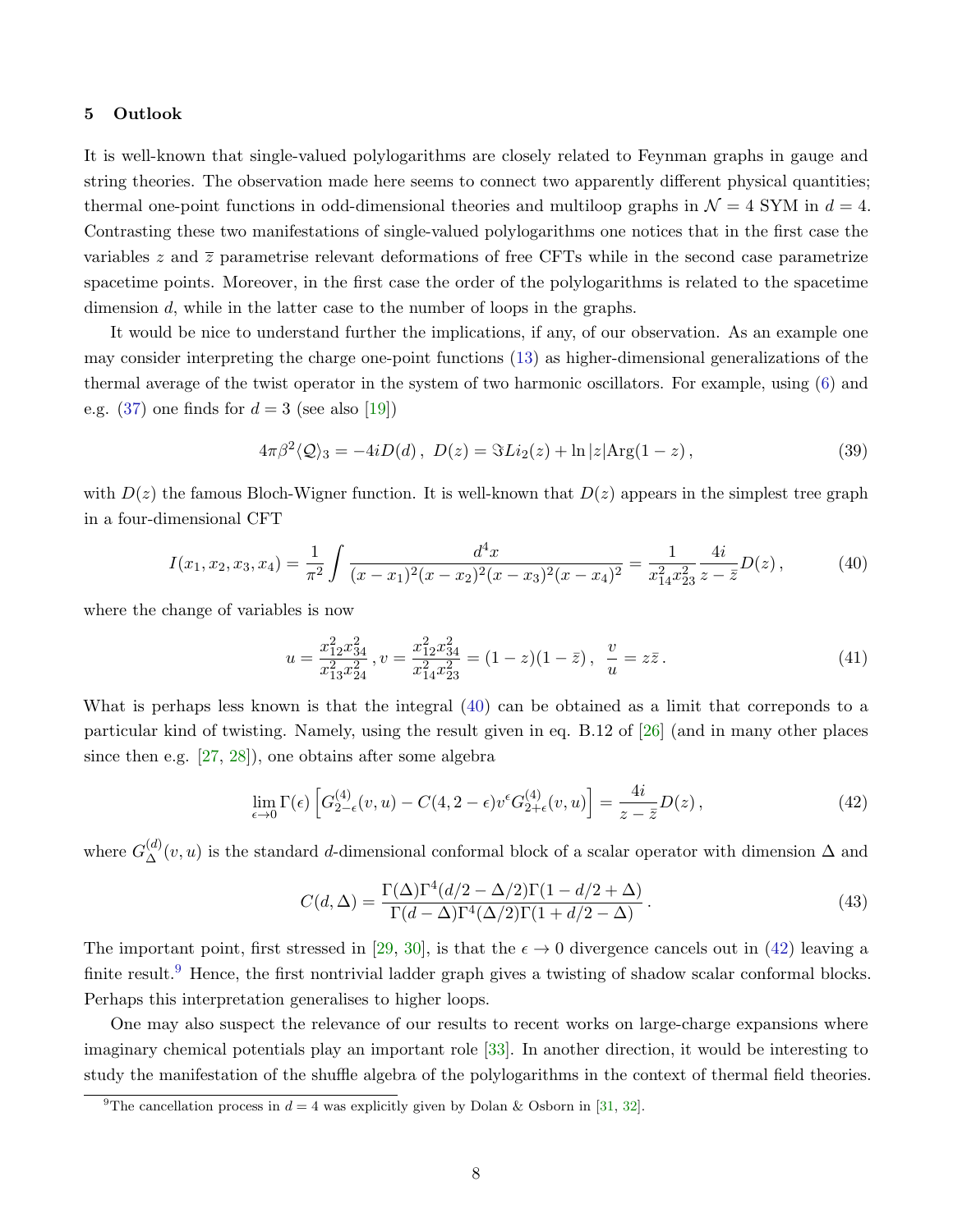### Acknowledgements

I would like to thank A. Stergiou and C. Wen for many useful discussions on this and related ongoing work. I also thank L. Ciambelli, R. G. Leigh, M. Petropoulos and O. Schnetz for their interest and relevant discussions. This work was supported by the Hellenic Foundation for Research and Innovation (H.F.R.I.) under the "First Call for H.F.R.I. Research Projects to support Faculty members and Researchers and the procurement of high-cost research equipment grant" (MIS 1524, Project Number: 96048).

# <span id="page-8-0"></span>References

- [1] H. Osborn, "Weyl consistency conditions and a local renormalization group equation for general renormalizable field theories," Nucl. Phys. B, vol. 363, pp. 486–526, 1991.
- <span id="page-8-1"></span>[2] H. Osborn and A. C. Petkou, "Implications of conformal invariance in field theories for general dimensions," Annals Phys., vol. 231, pp. 311–362, 1994.
- <span id="page-8-2"></span>[3] Z. Komargodski and A. Schwimmer, "On Renormalization Group Flows in Four Dimensions," JHEP, vol. 12, p. 099, 2011.
- <span id="page-8-3"></span>[4] J. L. Cardy, "Operator Content of Two-Dimensional Conformally Invariant Theories," Nucl. Phys. B, vol. 270, pp. 186–204, 1986.
- <span id="page-8-4"></span>[5] H. W. J. Bloete, J. L. Cardy, and M. P. Nightingale, "Conformal Invariance, the Central Charge, and Universal Finite Size Amplitudes at Criticality," Phys. Rev. Lett., vol. 56, pp. 742–745, 1986.
- <span id="page-8-5"></span>[6] J. L. Cardy, "Anisotropic Corrections to Correlation Functions in Finite Size Systems," Nucl. Phys. B, vol. 290, pp. 355–362, 1987.
- <span id="page-8-6"></span>[7] A. C. Petkou and N. D. Vlachos, "Finite size effects and operator product expansions in a CFT for d  $> 2$ ," *Phys. Lett. B*, vol. 446, pp. 306–313, 1999.
- <span id="page-8-7"></span>[8] A. C. Petkou and N. D. Vlachos, "Finite size and finite temperature effects in the conformally invariant  $O(N)$  vector model for 2 less than d less than 4," in 5th International Workshop on Thermal Field Theories and Their Applications, 9 1998.
- <span id="page-8-8"></span>[9] M. Laine and A. Vuorinen, Basics of Thermal Field Theory, vol. 925. Springer, 2016.
- <span id="page-8-9"></span>[10] L. Iliesiu, M. Kologlu, R. Mahajan, E. Perlmutter, and D. Simmons-Duffin, "The Conformal Bootstrap at Finite Temperature," JHEP, vol. 10, p. 070, 2018.
- <span id="page-8-10"></span>[11] A. C. Petkou and A. Stergiou, "Dynamics of Finite-Temperature Conformal Field Theories from Operator Product Expansion Inversion Formulas," Phys. Rev. Lett., vol. 121, no. 7, p. 071602, 2018.
- <span id="page-8-11"></span>[12] F. C. Brown, "Polylogarithmes multiples uniformes en une variable," Comptes Rendus Mathematique, vol. 338, no. 7, pp. 527–532, 2004.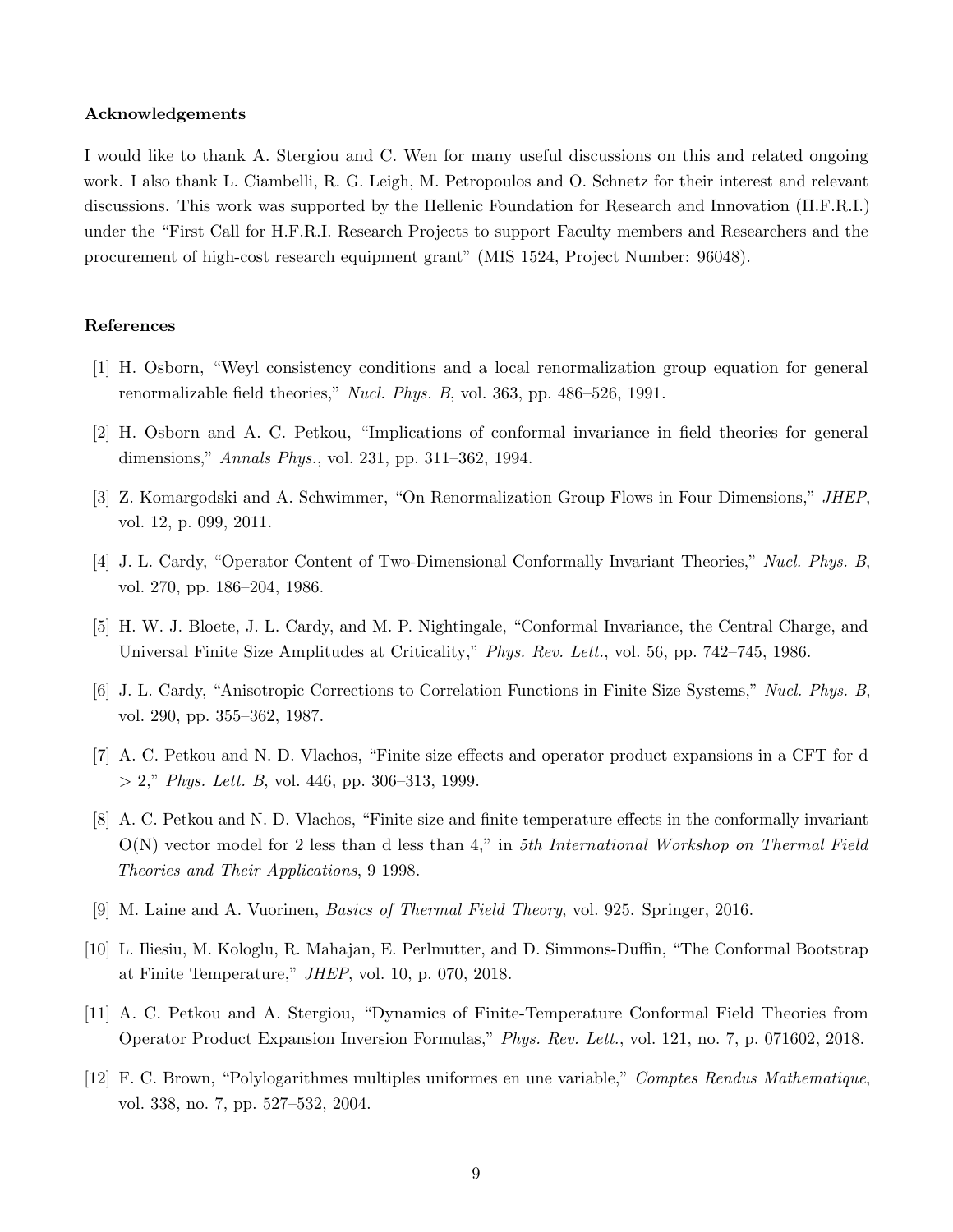- <span id="page-9-0"></span>[13] O. Schnetz, "Graphical functions and single-valued multiple polylogarithms," Commun. Num. Theor. Phys., vol. 08, pp. 589–675, 2014.
- <span id="page-9-1"></span>[14] I. Todorov, "Polylogarithms and Multizeta Values in Massless Feynman Amplitudes," Springer Proc. Math. Stat., vol. 111, pp. 155–176, 2014.
- <span id="page-9-10"></span>[15] K. Kashiwa, "Imaginary Chemical Potential, NJL-Type Model and Confinement–Deconfinement Transition," Symmetry, vol. 11, no. 4, p. 562, 2019.
- <span id="page-9-2"></span>[16] N. I. Usyukina and A. I. Davydychev, "An Approach to the evaluation of three and four point ladder diagrams," Phys. Lett. B, vol. 298, pp. 363–370, 1993.
- <span id="page-9-3"></span>[17] N. I. Usyukina and A. I. Davydychev, "Exact results for three and four point ladder diagrams with an arbitrary number of rungs," Phys. Lett. B, vol. 305, pp. 136–143, 1993.
- <span id="page-9-4"></span>[18] E. G. Filothodoros, A. C. Petkou, and N. D. Vlachos, "3d fermion-boson map with imaginary chemical potential," Phys. Rev., vol. D95, no. 6, p. 065029, 2017.
- <span id="page-9-5"></span>[19] E. G. Filothodoros, A. C. Petkou, and N. D. Vlachos, "The fermion-boson map for large d," Nucl. Phys. B, vol. 941, pp. 195–224, 2019.
- <span id="page-9-6"></span>[20] A. H. Castro Neto and E. H. Fradkin, "The Thermodynamics of quantum systems and generalizations of Zamolodchikov's C theorem," Nucl. Phys. B, vol. 400, pp. 525–546, 1993.
- <span id="page-9-7"></span>[21] T. Appelquist, A. G. Cohen, and M. Schmaltz, "A New constraint on strongly coupled gauge theories," Phys. Rev. D, vol. 60, p. 045003, 1999.
- <span id="page-9-8"></span>[22] A. LeClair, "Quasi-particle re-summation and integral gap equation in thermal field theory," JHEP, vol. 0505, p. 068, 2005.
- <span id="page-9-9"></span>[23] I. R. Klebanov, S. S. Pufu, and B. R. Safdi, "F-Theorem without Supersymmetry," JHEP, vol. 10, p. 038, 2011.
- <span id="page-9-11"></span>[24] S. Giombi, R. Huang, I. R. Klebanov, S. S. Pufu, and G. Tarnopolsky, "The  $O(N)$  Model in  $4 < d < 6$ : Instantons and complex CFTs," Phys. Rev. D, vol. 101, no. 4, p. 045013, 2020.
- <span id="page-9-12"></span>[25] J. M. Drummond, "Generalised ladders and single-valued polylogarithms," JHEP, vol. 02, p. 092, 2013.
- <span id="page-9-13"></span>[26] A. Petkou, "Conserved currents, consistency relations and operator product expansions in the conformally invariant  $O(N)$  vector model," Annals Phys., vol. 249, pp. 180–221, 1996.
- <span id="page-9-14"></span>[27] M. Hogervorst, M. Paulos, and A. Vichi, "The ABC (in any D) of Logarithmic CFT," JHEP, vol. 10, p. 201, 2017.
- <span id="page-9-15"></span>[28] S. Giombi, V. Kirilin, and E. Perlmutter, "Double-Trace Deformations of Conformal Correlations," JHEP, vol. 02, p. 175, 2018.
- <span id="page-9-16"></span>[29] L. Hoffmann, A. C. Petkou, and W. Ruhl, "A Note on the analyticity of AdS scalar exchange graphs in the crossed channel," Phys. Lett., vol. B478, pp. 320–326, 2000.